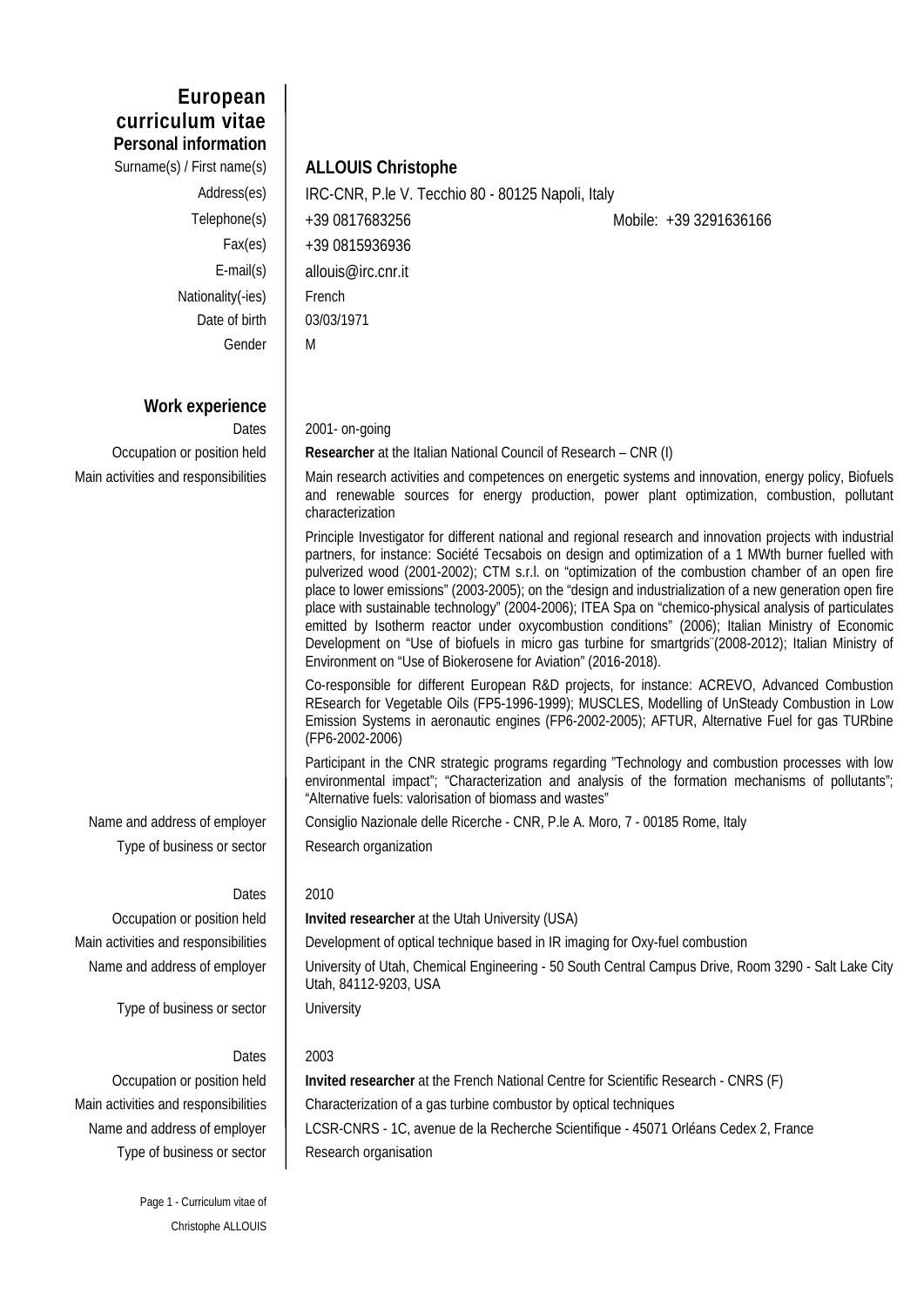| Dates                                  | 2008-on-going                                                                                                                                                                                                                                                                                                                                                                            |  |  |
|----------------------------------------|------------------------------------------------------------------------------------------------------------------------------------------------------------------------------------------------------------------------------------------------------------------------------------------------------------------------------------------------------------------------------------------|--|--|
| Occupation or position held            | <b>Evaluator of EC and National RTDI projects</b>                                                                                                                                                                                                                                                                                                                                        |  |  |
| Main activities and responsibilities   | Participating on selection panels of several European Commission FPs calls for proposals (DG RTD)<br>and other DGs' research programs projects evaluation (ENER, REGIO and ENTR); of the French<br>Environment and Energy Management Agency (ADEME); of the Israel Science Foundation (ISF); of the<br>Italian Ministry of Economic Development                                          |  |  |
| Name and address of employer           | European Commission; Research organisation                                                                                                                                                                                                                                                                                                                                               |  |  |
| Type of business or sector             | Public organisation                                                                                                                                                                                                                                                                                                                                                                      |  |  |
| Dates                                  | 2003-on-going                                                                                                                                                                                                                                                                                                                                                                            |  |  |
| Occupation or position held            | Advisor for regional RTDI-related issues                                                                                                                                                                                                                                                                                                                                                 |  |  |
| Main activities and responsibilities   | Providing expertise to regional bodies in designing and implementing research/innovation<br>policies/strategies and monitoring projects implementation, for instance:                                                                                                                                                                                                                    |  |  |
|                                        | 2003: District (Provincia) of Alessandria, for energy innovation                                                                                                                                                                                                                                                                                                                         |  |  |
|                                        | Since 2006: Regional Centre of Competences in Campania, for improving SME innovation strategy,<br>product distribution and competitiveness                                                                                                                                                                                                                                               |  |  |
|                                        | Since 2007: participating in the monitoring of the implementation of RTDI projects assigned to the<br>following Italian Regions: Sicily, Veneto, Lombardia (as registered regional auditor for RDTI projects of<br>the Italian Ministry of Economic Development) and to the French "Région Centre", in collaboration with<br>the French Environment and Energy Management Agency (ADEME) |  |  |
| Name and address of employer           | District (Provincia) of Alessandria; Piemonte (Italy); Regione Campania Centre of Competence (Italy);<br>various Regions (Italy and France)                                                                                                                                                                                                                                              |  |  |
| Type of business or sector             | Public organisation                                                                                                                                                                                                                                                                                                                                                                      |  |  |
| Dates                                  | 2006-on-going                                                                                                                                                                                                                                                                                                                                                                            |  |  |
| Occupation or position held            | Advisor for RTDI-related issues for Industry and SMEs                                                                                                                                                                                                                                                                                                                                    |  |  |
| Main activities and responsibilities   | Providing expertise to Industry and SMEs in designing and implementing research/innovation<br>policies/strategies, for instance:                                                                                                                                                                                                                                                         |  |  |
|                                        | 2006: C.T.M. srl, for the development and modification of new closed fire placed able to comply with the<br>Swiss and German pollutant emission regulations                                                                                                                                                                                                                              |  |  |
|                                        | 2006: C.T.M. srl, for the development of innovative products to increase internationalization and<br>competitiveness of the company in the EU market                                                                                                                                                                                                                                     |  |  |
|                                        | 2007: Redoil Italy Spa, for the improvement of the process for energy recovery from industrial wastes to<br>enhance the competitiveness of the company in the EU market                                                                                                                                                                                                                  |  |  |
|                                        | 2011: FLIR, for the development of innovative applications of InfraRed camera to combustion systems                                                                                                                                                                                                                                                                                      |  |  |
| Name and address of employer           | C.T.M. srl, Benevento (Italy); Redoil Italy Spa, San Vitaliano (Italy); FLIR Systems company for R&D and<br>innovation strategy, Milano (Italy)                                                                                                                                                                                                                                          |  |  |
| Type of business or sector             | Industry; SMEs                                                                                                                                                                                                                                                                                                                                                                           |  |  |
| Dates                                  | 2001- on-going                                                                                                                                                                                                                                                                                                                                                                           |  |  |
| Occupation or position held            | Teaching activities at University and for Industry on innovation and energy related issues                                                                                                                                                                                                                                                                                               |  |  |
| Main activities and responsibilities   | Responsible of the courses on advanced optical diagnostics for combustion systems and application of<br>the Infra Red imaging to combustion systems for University students, post doc fellows, industry<br>engineers                                                                                                                                                                     |  |  |
| Name and address of employer           | University of Naples (Italy); Alenia (Italian Aerospace Industry); Bertelli Spa (Italian burner producer<br>Company); Ansaldo boiler (Italy)                                                                                                                                                                                                                                             |  |  |
| Type of business or sector             | University; Industry                                                                                                                                                                                                                                                                                                                                                                     |  |  |
| <b>Education and training</b><br>Dates | 1999                                                                                                                                                                                                                                                                                                                                                                                     |  |  |
| Page 2 - Curriculum vitae of           |                                                                                                                                                                                                                                                                                                                                                                                          |  |  |

Christophe ALLOUIS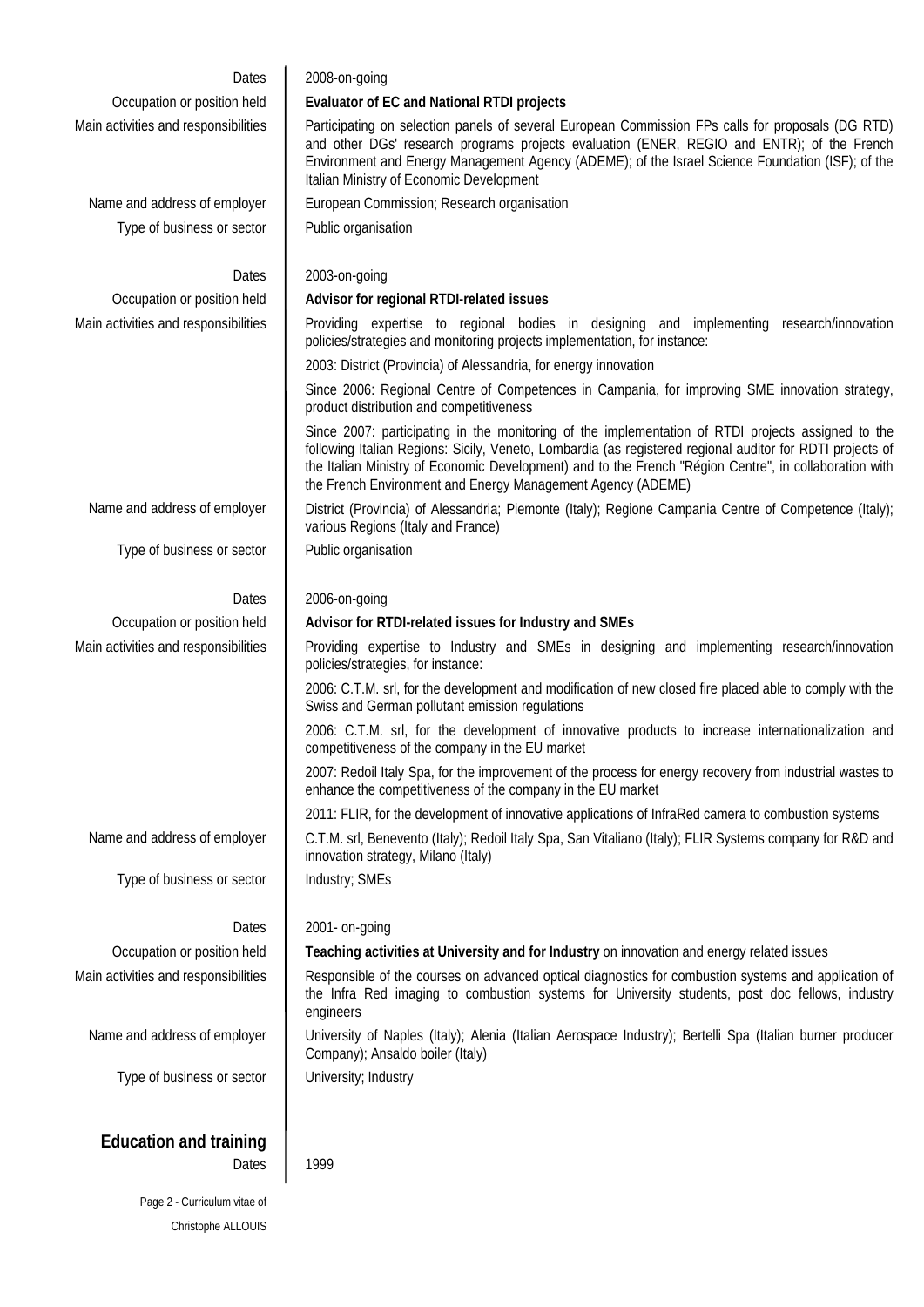Principal subjects/Occupational skills covered Name and type of organisation

providing education and training Level in national or international classification

Name and type of organisation providing education and training

Level in national or international

Principal subjects/Occupational skills

classification

covered

### Dates 1994

Title of qualification awarded **Graduated in chemical engineering**, Ecole Supérieure de l'Energie et des Matériaux, Orléans (F) Principal subjects/Occupational skills covered Majoring in heat and industrial energy engineering

Ecole Supérieure de l'Energie et des Matériaux - 2 4 Rue de Vendôme -45062 Orléans, France

5A

### Dates 1991

Title of qualification awarded **Technology University Diploma (DUT)**, Ville d'Avray's Polytechnic (F) Majoring in heat and industrial energy

Ville d'Avray's Polytechnic – Paris, France

5B

| ssessment      | Understanding |                | Speaking           |                   | Writing        |
|----------------|---------------|----------------|--------------------|-------------------|----------------|
| ean level (*)  | Listening     | Reading        | Spoken interaction | Spoken production |                |
| <b>ITALIAN</b> | C2            | C <sub>2</sub> | C <sub>2</sub>     | C <sub>2</sub>    | C <sub>2</sub> |
| <b>ENGLISH</b> | C2            | C2             | C <sub>2</sub>     | C2                | C <sub>2</sub> |
| <b>GERMAN</b>  | A2            | A <sup>2</sup> | A <sub>2</sub>     | A <sub>2</sub>    | A <sub>2</sub> |

*(\*) Common European Framework of Reference (CEF) level*

Social skills and competences | Solid communication skills both orally and in writing Teaching activities for Universities and private bodies. Regular speaker in conferences and symposium. Author of several publications and articles and regular drafting in FR, EN, IT. Invited by Italian television broadcaster RAI as the CNR representative for Biomass and waste valorisation

> **Excellent adaptation skills** Used to moving country and working context inside and outside of Europe

> **Mature organisational and management capacities and ability to motivate teams and work in different environments** Responsible for several research projects including multinational teams: ensuring planning, supervision of staff performances and budget, cost statements and reporting. Managed research networks for instance the Italian participation to an international research network on combustion. Took part in the organisation of several international meetings (Mediterranean Combustion Symposium; National meetings related to EU RDTI projects, etc.)

### Technical skills and competences **High level of professional experience on:**

**- Practical combustion systems** pollutant characterization by means of advanced laser-based

Name and type of organisation providing education and training Level in national or international classification

## **Personal skills and competences** Mother tongue(s) **FRENCH**

Other language(s)  $Self-assessment$ *European level* (\*)

Organisational skills and competences

### Title of qualification awarded **PhD thesis in chemical engineering**, Orléans' University (F)

Characterization Of Combustion Processes Of Rapeseed Oil And Its Blends With Alcohol As Liquid Fuels In Stationary Burners Université d'Orléans - 6 Avenue du Parc Floral - 45100 Orléans, France 5A/6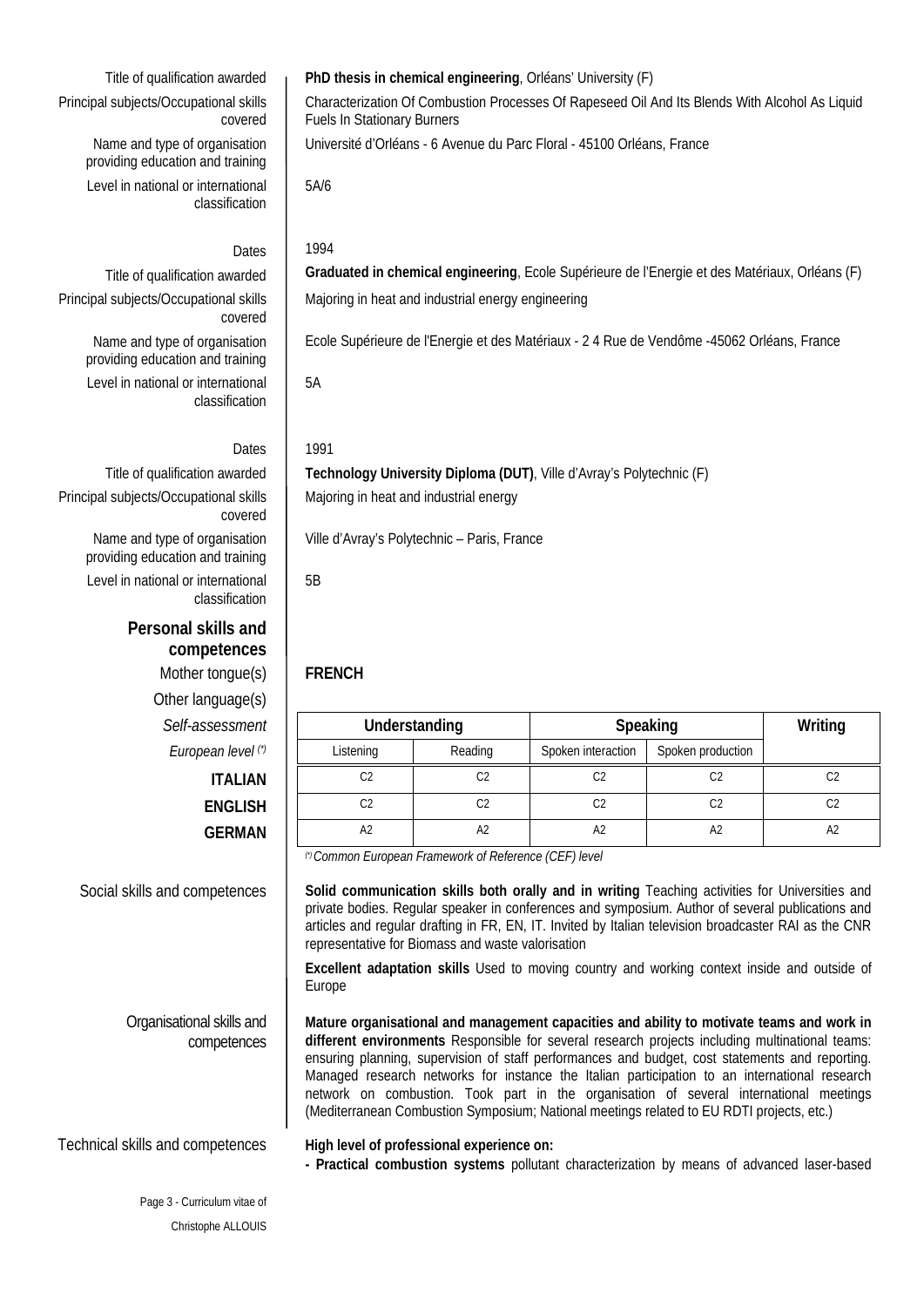|                                 | techniques, flow characterisation, advanced thermography applied for burner design<br>- Development of advanced diagnostics for combustion systems based on laser light -material<br>interferences. Good knowledge on physics (i.e. quantum mechanics)<br>Consolidated knowledge of the EU, National and regional RDTI policies and procedures<br>Participated at several EC FPs as project partner. Assisted several project coordinators in preparing<br>project proposals. Evaluator in several panels of EC FPs and other calls for proposals (DG RDT,<br>ENER, REGIO, ENV and ENTR). Participated in the organization of the Regional Centre of<br>Competences in Campania (Italy) in the framework the regional innovation policy. Participated in the<br>monitoring of RDTI projects in the Italian regions of Sicily, Veneto, Lombardia and in the French<br>"Région Centre" |
|---------------------------------|--------------------------------------------------------------------------------------------------------------------------------------------------------------------------------------------------------------------------------------------------------------------------------------------------------------------------------------------------------------------------------------------------------------------------------------------------------------------------------------------------------------------------------------------------------------------------------------------------------------------------------------------------------------------------------------------------------------------------------------------------------------------------------------------------------------------------------------------------------------------------------------|
| Computer skills and competences | Excellent computer knowledge of Windows operative Systems (from Win95 to Windows 8),<br>Microsoft Business OFFICE 2010 pack, Photoshop, Grapher, Labview, Matlab, cad: Solidworks,<br>AutoDesk packages                                                                                                                                                                                                                                                                                                                                                                                                                                                                                                                                                                                                                                                                              |
| Driving licence(s)              | French Driving licence type B, C, D                                                                                                                                                                                                                                                                                                                                                                                                                                                                                                                                                                                                                                                                                                                                                                                                                                                  |
| <b>Additional information</b>   | Registered regional auditor of the Italian Ministry of Economic Development for RDTI<br>projects (Albo degli esperti), and of Italian Ministry of Research and Education (REPRISE) since<br>2007                                                                                                                                                                                                                                                                                                                                                                                                                                                                                                                                                                                                                                                                                     |
|                                 | Author and co-author of 44 scientific papers (source: Scopus)<br>H index: 16 (source: Scopus)<br>Citations: 565 (source : Scopus)                                                                                                                                                                                                                                                                                                                                                                                                                                                                                                                                                                                                                                                                                                                                                    |
|                                 | Qualified as Associate professor (Il fascia) in 2013 sector ING 09                                                                                                                                                                                                                                                                                                                                                                                                                                                                                                                                                                                                                                                                                                                                                                                                                   |
|                                 | Speaker at more than 80 International and National meetings                                                                                                                                                                                                                                                                                                                                                                                                                                                                                                                                                                                                                                                                                                                                                                                                                          |
|                                 |                                                                                                                                                                                                                                                                                                                                                                                                                                                                                                                                                                                                                                                                                                                                                                                                                                                                                      |
|                                 |                                                                                                                                                                                                                                                                                                                                                                                                                                                                                                                                                                                                                                                                                                                                                                                                                                                                                      |
|                                 |                                                                                                                                                                                                                                                                                                                                                                                                                                                                                                                                                                                                                                                                                                                                                                                                                                                                                      |
|                                 |                                                                                                                                                                                                                                                                                                                                                                                                                                                                                                                                                                                                                                                                                                                                                                                                                                                                                      |
|                                 |                                                                                                                                                                                                                                                                                                                                                                                                                                                                                                                                                                                                                                                                                                                                                                                                                                                                                      |
|                                 |                                                                                                                                                                                                                                                                                                                                                                                                                                                                                                                                                                                                                                                                                                                                                                                                                                                                                      |
|                                 |                                                                                                                                                                                                                                                                                                                                                                                                                                                                                                                                                                                                                                                                                                                                                                                                                                                                                      |
|                                 |                                                                                                                                                                                                                                                                                                                                                                                                                                                                                                                                                                                                                                                                                                                                                                                                                                                                                      |
|                                 |                                                                                                                                                                                                                                                                                                                                                                                                                                                                                                                                                                                                                                                                                                                                                                                                                                                                                      |
|                                 |                                                                                                                                                                                                                                                                                                                                                                                                                                                                                                                                                                                                                                                                                                                                                                                                                                                                                      |
|                                 |                                                                                                                                                                                                                                                                                                                                                                                                                                                                                                                                                                                                                                                                                                                                                                                                                                                                                      |
|                                 |                                                                                                                                                                                                                                                                                                                                                                                                                                                                                                                                                                                                                                                                                                                                                                                                                                                                                      |
|                                 |                                                                                                                                                                                                                                                                                                                                                                                                                                                                                                                                                                                                                                                                                                                                                                                                                                                                                      |
|                                 |                                                                                                                                                                                                                                                                                                                                                                                                                                                                                                                                                                                                                                                                                                                                                                                                                                                                                      |
|                                 |                                                                                                                                                                                                                                                                                                                                                                                                                                                                                                                                                                                                                                                                                                                                                                                                                                                                                      |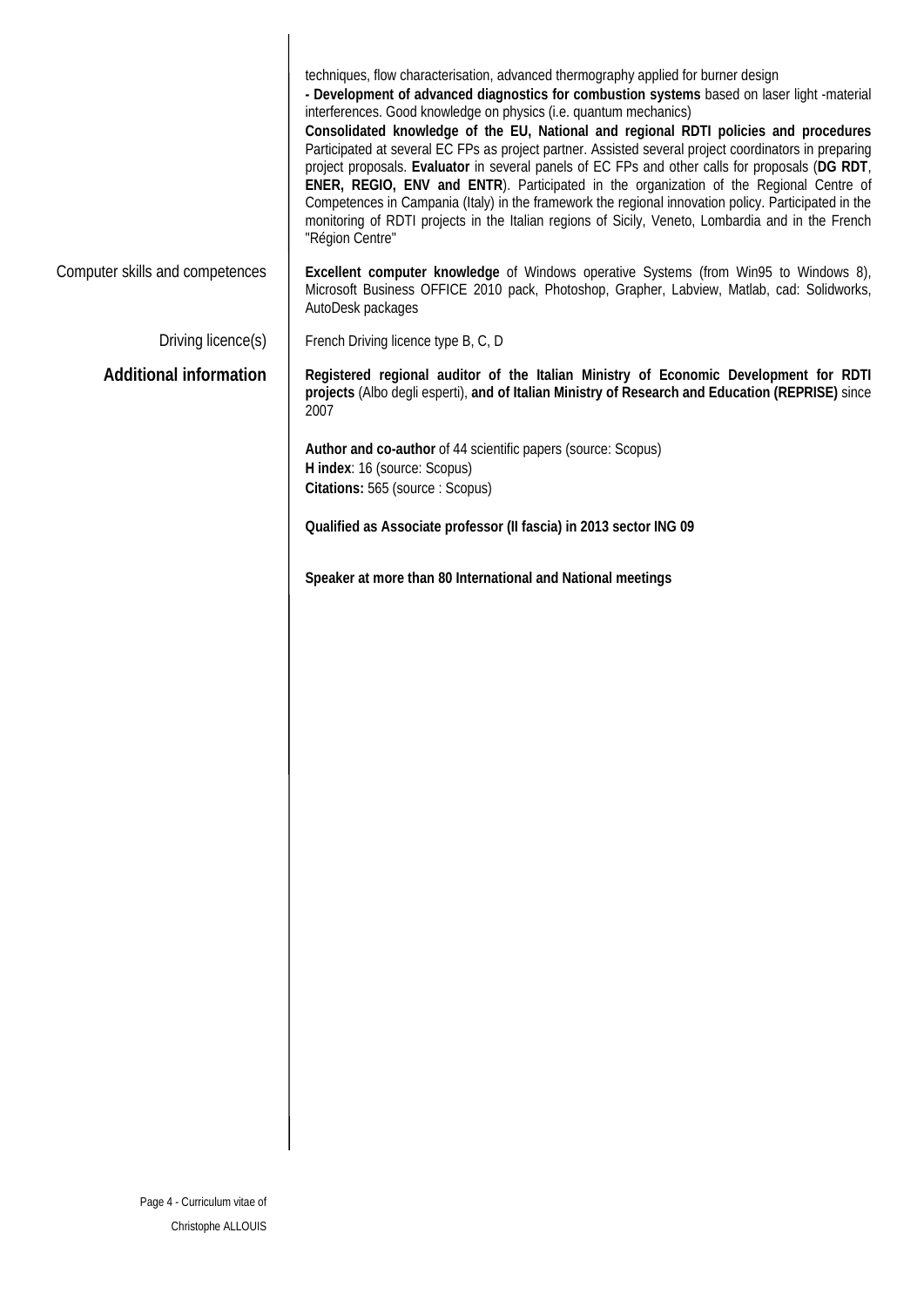- 1. M. Lappa, A. Esposito, Aponte, F., **C. Allouis**, "High velocity infrared thermography and numerical trajectories of solid particles in compressible gas flow", Powder Technology, 343, 671-682, 2019.
- 2. **Allouis, C.**, A. Amoresano, Capasso R., Langella G. Quaremba, V. Niola, "The impact of biofuel properties on emissions and performances of a micro gas turbine using combustion vibrations detection", Fuel Processing Technology, 179, 10-
- 3. A. Amoresano, **C. Allouis**, M. Di Santo, P. Iodice, G. Quaremba, V. Niola, "Experimental characterization of a pressure
- 4. D. Tarlet, **C.Allouis**, J. Bellettre, "The balance between surface and kinetic energies within an optimal micro-explosion", International Journal of Thermal Sciences, 107, 179-183, 2016. DOI: 10.1016/j.ijthermalsci.2016.04.008
- 5. **C. Allouis**, A. Amoresano, G. Langella, V. Niola, G. Quaremba, "Characterization of gas turbine burner instabilities by
- 6. **C. Allouis**, F. Chiariello, "Effect on O2 enrichment and CO2 dilution on rapeseed oil combustion in a stationary burner",
- 7. **C. Allouis**, S. Cimino, M. Gallo, R. Nigro, "A glance at the world: Combustion of poultry derived wastes for smart energy recovery in Italy", Waste Management, 35, 1-4, 2015. DOI: 10.1016/S0956-053X(14)00553-4.
- 8. A. Cecere, R. Savino, **C. Allouis**, F. Monteverde, "Heat transfer in ultra-high temperature advanced ceramics under high enthalpy arc-jet conditions", International Journal of Heat and Mass Transfer, 91, 747-755, 2015. DOI:10.1016/j.ijheatmasstransfer.2015.08.029
- 9. D. Tarlet, E. Mura, C. Josset, J. Bellettre, **C.Allouis**, P. Massoli " Distribution of thermal energy of child-droplets issued from an optimal micro-explosion", International Journal of Heat and Mass Transfer, 77, 1043-1054, 2014. DOI: 10.1016/j.ijheatmasstransfer.2014.06.054.
- 10. S. Cimino, **C. Allouis**, G. Mancino, R. Nigro "Hybrid catalytic combustion of methane/hydrogen mixtures", Combustion Science and Technology, 186 (4-5), 552-562, 2014. DOI: 10.1080/00102202.2014.883250
- 11. **C. Allouis**, A. Esposito, P. Salatino, R. Savino, O. Senneca, "Set up of an experimental protocol for the investigation of graphite combustion in supersonic flow", Experimental Thermal and Fluid Science, 56, 9-15, 2014. DOI: 10.1016/j.expthermflusci.2013.11.014.
- 12. F. Chiariello,**C. Allouis**, F. Reale, P. Massoli, "Gaseous and particulate emissions of a micro gas turbine fuelled by straight vegetable oil-kerosene blends", Experimental Thermal and Fluid Science, 56, 16-22, 2014.DOI: 10.1016/j.expthermflusci.2013.11.013
- 13. **C. Allouis**, A. Amoresano, D. Giordano, M. Russo, F. Timpone, "Measurement of the thermal diffusivity of a tire compound by mean of infrared optical technique", International Review of Mechanical Engineering, 6 (6), 2012. ISSN: 19708734.
- 14. **C. Allouis**, R. Pagliara, A. Saponaro, "Fast infrared imaging for combustion stability analysis of industrial burners", Experimental Thermal and Fluid Science, 43 (2), 2-8, 2012. DOI: 10.1016/j.expthermflusci.2012.04.014
- 15. S. Cimino, **C. Allouis**, R. Pagliara, G. Russo, "Effect of catalyst formulation (Rh, Rh–Pt) on the performance of a natural gas hybrid catalytic burner", Catalysis Today, 171 (1) , 72-78, 2011. DOI: 10.1016/j.cattod.2011.02.018
- 16. M. Simeone, L. Salemme, **C. Allouis**, "Reactor temperature profile during autothermal methane reforming on Rh/Al2O3 catalyst by IR imaging", International Journal of Hydrogen Energy, 33(18), 4798-4808, 2008. DOI: 10.1016/j.ijhydene.2008.05.089
- 17. **C. Allouis**, F. Beretta, P. Minutolo, R. Pagliara, M. Sirignano, L.A. Sgro, A. D'Anna, "Measurements of ultrafine particles from a gas-turbine burning biofuels", Experimental Thermal and Fluid Science, 34 (3), 258-261, 2010. DOI: 10.1016/j.expthermflusci.2009.10.034
- 18. O. Senneca, **C. Allouis**, R. Chirone, S. Russo, "Set up of an experimental apparatus for the study of fragmentation of solid fuels upon severe heating", Experimental Thermal and Fluid Science, 34 (3), 366-372, 2010. DOI: 10.1016/j.expthermflusci.2009.10.015
- 19. M. Simeone, L. Menna, L. Salemme, **C. Allouis**, "Temperature evolution on Rh/Al2O3 catalyst during partial oxidation of methane in a reverse flow reactor", Experimental Thermal and Fluid Science, 34 (3), 381-386, 2010. DOI: 10.1016/j.expthermflusci.2009.10.014 5 years Impact Factor: **3,9**
- 20. D. Menghini, F.S. Marra, **C. Allouis**, F. Beretta, "Effect of excess air on the optimization of heating appliances for biomass combustion", Experimental Thermal and Fluid Science, 32(7), 1371-1380, 2008. DOI: 10.1016/j.expthermflusci.2007.11.018
- 21. M. Simeone, L. Salemme,**C. Allouis**, G Volpicelli, "Temperature profile in a reverse flow reactor for catalytic partial oxidation of methane by fast IR imaging", AIChE Journal, 54(10), 2689-2698 2008. DOI: 10.1002/aic.11565
- 22. **C. Allouis**; F. Beretta; A. Amoresano; "Experimental Study of Lean Premixed Prevaporized Combustion Fluctuations in a Gas Turbine Burner", Combustion Science and Technology, 180(5), 900-909, 2008. DOI: 10.1080/00102200801894323
- 23. A. D'Anna; M. Commodo; S. Violi; **C. Allouis**; J. Kent,"Nano organic carbon and soot in turbulent non-premixed ethylene flames", Proceedings of the Combustion Institute, 31/1, pp 621-629, 2007. DOI: 10.1016/j.proci.2006.07.062
- 24. M. Simeone, L. Salemme, D. Scognamiglio, **C. Allouis**, G. Volpicelli, "Effect of water addition and stoichiometry variations on temperature profiles in an autothermal methane reforming reactor with Ni catalyst", International Journal of Hydrogen Energy, 33 (4) 1252 – 1261, 2008. DOI: 10.1016/j.ijhydene.2007.12.034
- 25. T. Marchione; **C. Allouis**; A. Amoresano; F. Beretta, "Experimental Investigation of a Pressure Swirl Atomizer Spray", Journal of Propulsion and Power, 23:5, 1096-1101, 2007. DOI: 10.2514/1.28513.

Page 5 - Curriculum vitae of Christophe ALLOUIS